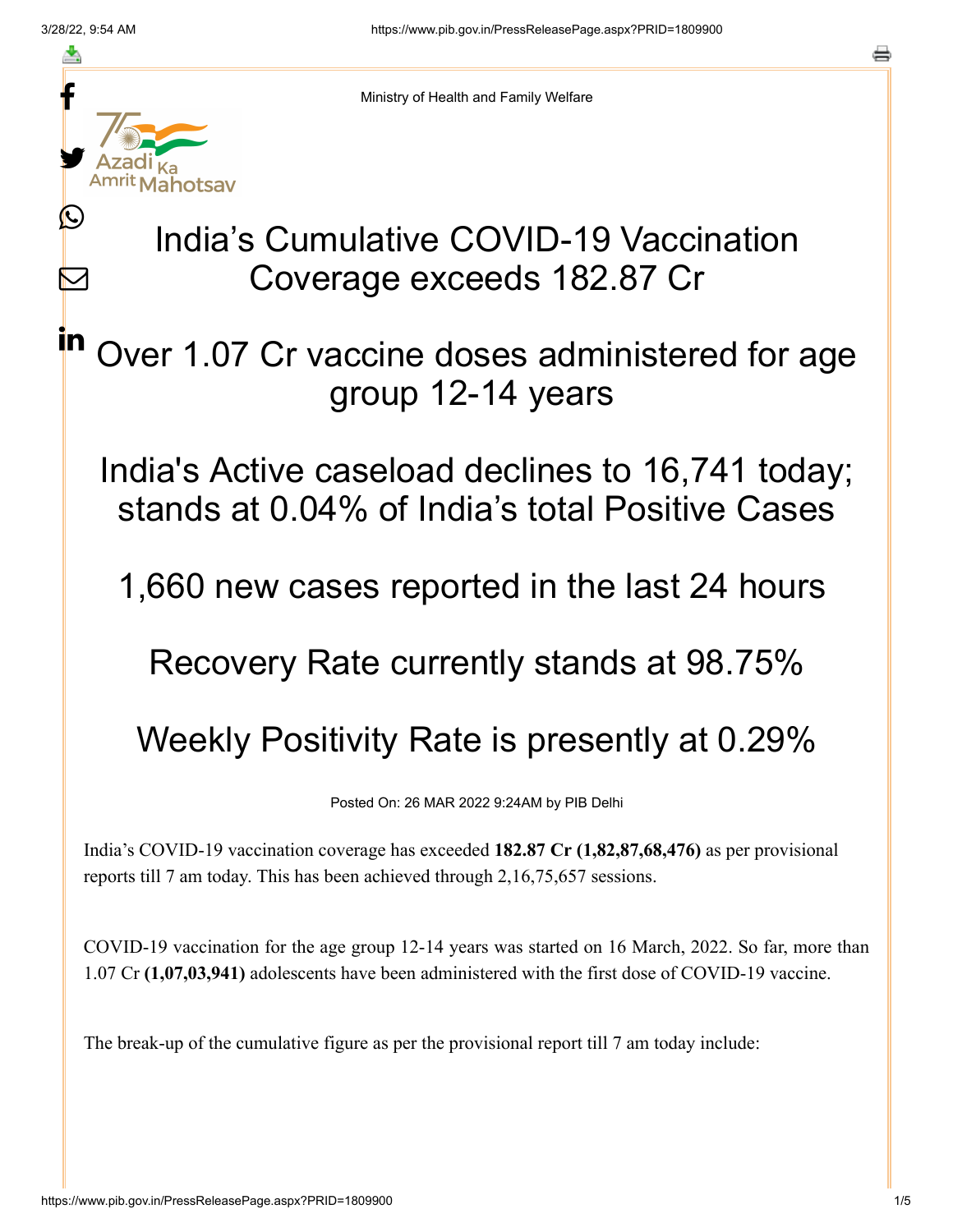$\mathbf{u}$ 

| Cumulative Vaccine Dose Coverage |                        |                |
|----------------------------------|------------------------|----------------|
| <b>HCWs</b>                      | $1st$ Dose             | 10403387       |
|                                  | $2nd$ Dose             | 9995166        |
|                                  | <b>Precaution Dose</b> | 4409040        |
| <b>FLWs</b>                      | 1 <sup>st</sup> Dose   | 18412654       |
|                                  | $2nd$ Dose             | 17498704       |
|                                  | <b>Precaution Dose</b> | 6769105        |
| Age Group 12-14 years            | $1st$ Dose             | 10703941       |
| Age Group 15-18 years            | 1 <sup>st</sup> Dose   | 56709375       |
|                                  | $2nd$ Dose             | 36903555       |
| Age Group 18-44 years            | 1 <sup>st</sup> Dose   | 554170726      |
|                                  | $2nd$ Dose             | 462702270      |
| Age Group 45-59 years            | 1 <sup>st</sup> Dose   | 202670789      |
|                                  | $2nd$ Dose             | 184553718      |
| Over 60 years                    | $1st$ Dose             | 126684042      |
|                                  | $2nd$ Dose             | 114954922      |
|                                  | <b>Precaution Dose</b> | 11227082       |
| <b>Precaution Dose</b>           |                        | 2,24,05,227    |
| Total                            |                        | 1,82,87,68,476 |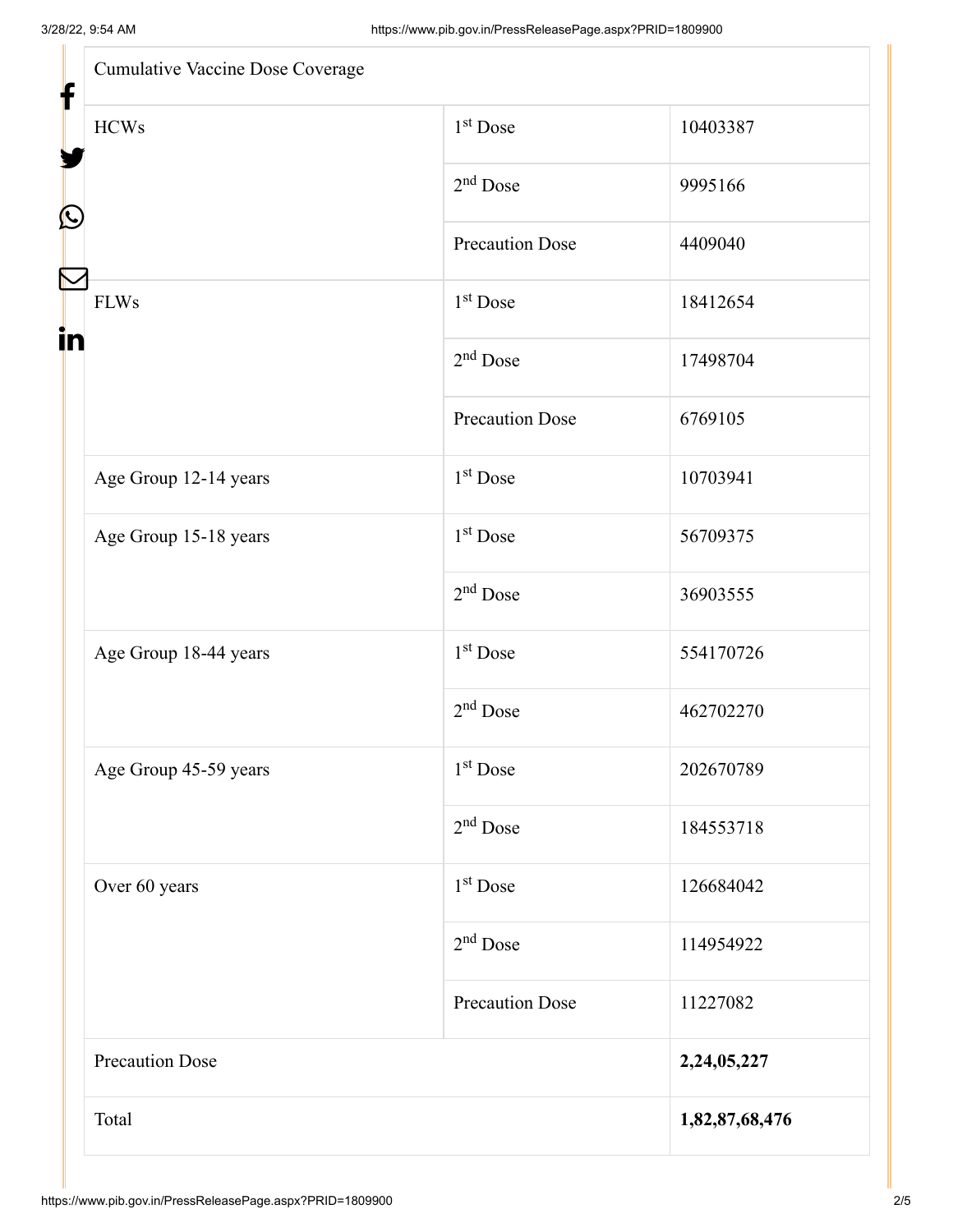Following a continuous downward trend, India's Active Caseload has declined to **16,741** today**,** constituting **0.04%** of the country's total Positive Cases**.** f



Consequently, India's recovery rate stands at **98.75%. 2,349** patients have recovered in the last 24 hours and the cumulative tally of recovered patients (since the beginning of the pandemic) is now at **4,24,80,436.**

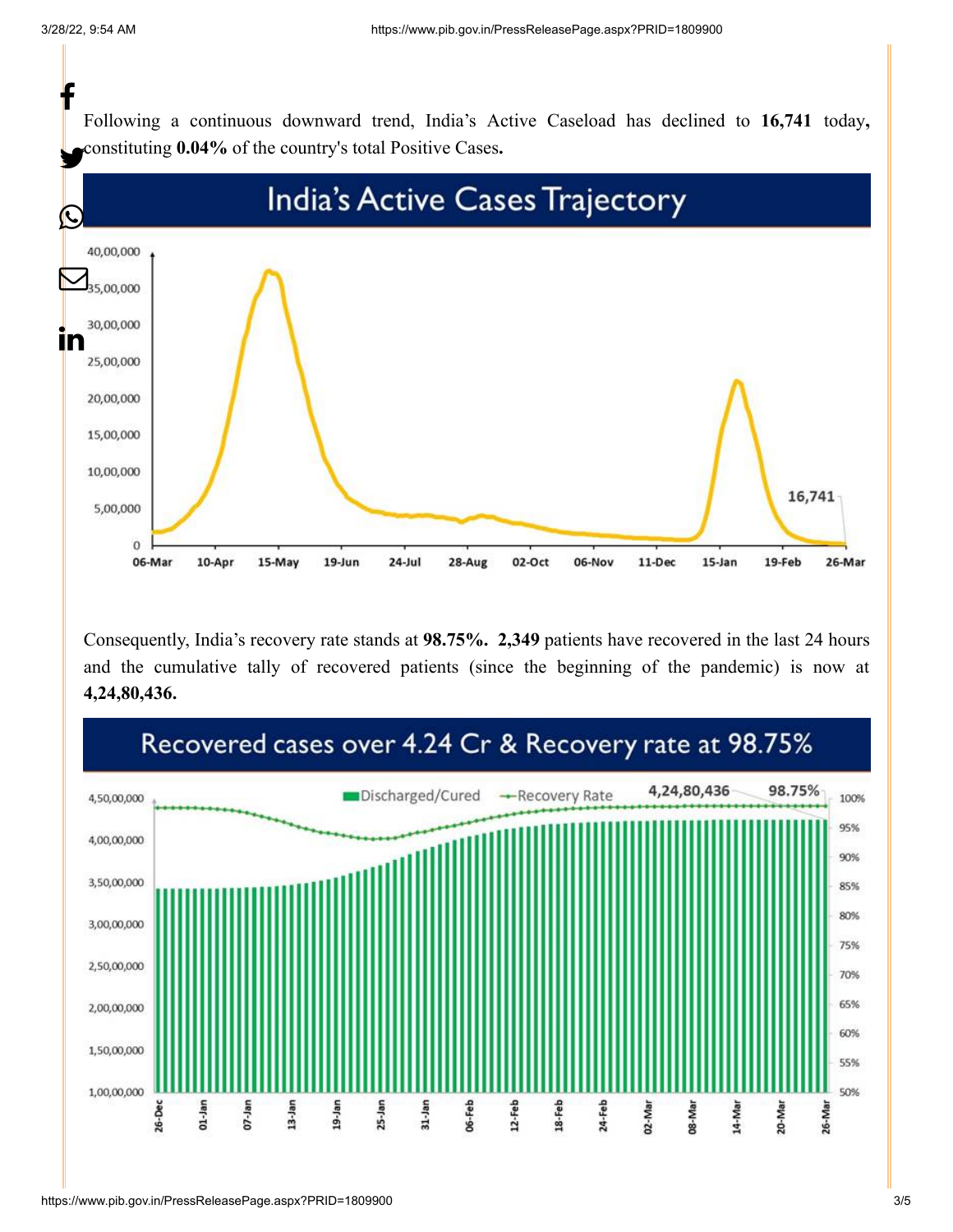

The last 24 hours saw a total of **6,58,489** COVID-19 tests being conducted. India has so far conducted over **78.63 Cr (78,63,02,714**) cumulative tests.

There has been a sustained fall in the weekly and daily Positivity Rates too. **Weekly Positivity Rate** in the country currently **stands at 0.29%** and the **Daily Positivity rate is also reported to be 0.25%.**